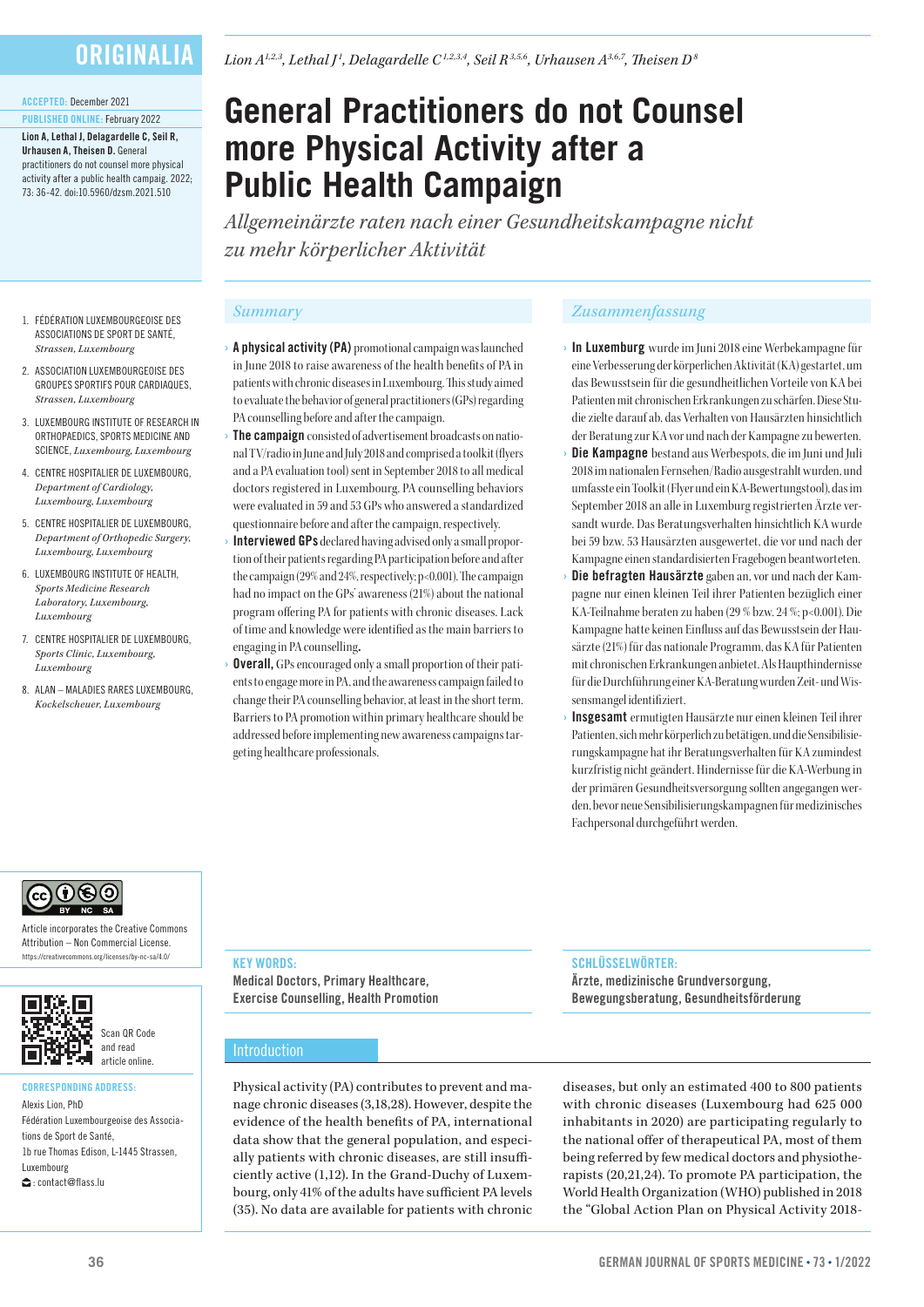2030" to guide their member states to increase the PA levels of their populations. The action 3.2 of this action plan aims to implement systems of patient assessment and counselling on PA in primary and secondary health care and social services (33). However, there is little evidence that PA counselling is provided in a consistent or comprehensive way (25). Indeed, PA counselling varies widely according to the countries, the providers, and the patients. For example, the percentages of general practitioners (GPs) who provide PA counselling to their patients ranged from 21% in Germany, 28% in the UK, 74% in the USA (sport medicine physicians), 85% in Canada, and 86% in Ireland (4,7,27,29,30). In Germany and in Luxembourg, more specialists seems to refer their patients than the GPs (7,21,24). From the patient's perspective, only 33% of them were counselled by their GPs in the USA (2,31). In Germany, 8% to 45% of the patients with chronic diseases were referred by their GPs to engage more in PA (7,8,13). The action 1.1 of the WHO Global Action Plan on Physical Activity 2018-2030 aims to implement social marketing campaigns linked with community-based programs. In light of these two actions and based on our previous experience of PA promotion (23), a national campaign was conducted in Luxembourg in 2018 to raise awareness of the health benefits of PA and to promote PA among medical doctors, patients and the general population. The aim of our study was to evaluate the behavior of GPs regarding PA counselling before and after the campaign.

#### Materials and Methods

#### **National Campaign**

Sport-Santé is a program aiming to manage and promote the national PA offer for patients with chronic diseases. The promotional "Sport-Santé National Campaign", hereinafter referred as the Campaign, included two phases and was supported by three ministries and a philanthropic organization which manages the funds of the national lottery. The Campaign was not piloted nor pretested on a representative sample before its large-scale implementation.

The first phase consisted of broadcasting, from 15 June 2018 to 29 July 2018, six PA advertisements in the main Luxembourgish TV and radio programs to inform about the national offer

of PA for individuals with chronic diseases. The advertisements (35 seconds for TV and 10 seconds for radio) were based on personal testimonials from patients and medical doctors to present the offer of the therapeutical PA. They were broadcast at prime time twice a day and were also shared on the website www. sport-sante.lu as well as on Youtube, Facebook and Twitter.

The second phase of the Campaign consisted of a letter sent on 3 September 2018 to all medical doctors (including GPs, cardiologists, oncologists, dentists, etc.) registered in Luxembourg (n = 2616). The list of the medical doctors (and their addresses) was provided by the Ministry of Health. Along with the cover letter, the mail contained flyers highlighting the rationale for PA promotion and the local offer of PA for patients with chronic diseases, as well as a Sport-Santé Actimeter. The Actimeter is a cardboard tool designed to assist healthcare professionals in evaluating the PA levels of their patients by asking two questions (19): "On average, how many days per week do you engage in moderate or greater intensity physical activity?" and "On average, how many minutes do you engage in this physical activity on those days?". The Actimeter is then used to multiply the two answers, enabling practitioners to determine whether the adult patient reaches the minimal WHO recommendations for aerobic PA (32,34).

### **Sample Size Calculation**

The study was designed as a cross-sectional study comparing data recorded before and after the Campaign. Even though the second phase of the Campaign was addressed to all medical practitioners registered in Luxembourg (n = 2616), the present study focused only on the registered GPs (n = 536). We expected GPs to show greater willingness to participate, being in the frontline to recommend PA to their physically inactive patients. In addition, not all the other specialists have the opportunity to promote PA (e.g. dentists, dermatologists). A formula for the comparison of the frequencies from two independent samples randomly selected was used to set the sample size (15):

$$
n_1 = \frac{1}{k\Delta^2} \Big[ U_\alpha \sqrt{\hat{\pi}(1-\hat{\pi})(1+k)} + U_{2\beta} \sqrt{k\hat{\pi}_1(1-\hat{\pi}_1) + \hat{\pi}_2(1-\hat{\pi}_2)} \Big]^2
$$

#### Table 1

Characteristics of the surveyed general practitioners (GPs) before and after the Sport-Santé National Campaign. PA: physical activity. † Two GPs who did not answer every question and three GPs who did not see any patients were excluded.  $\ddagger$  One GP who did not answer every question was excluded. \*\*\* p < 0.001 (before vs. after the campaign).

| <b>CHARACTERISTICS OF THE SURVEYED GENERAL PRACTITIONERS (GPS)</b>                                                    | <b>BEFORE CAMPAIGN</b><br>$N = 54$ † | <b>AFTER CAMPAIGN</b><br>$N = 52 \pm 1$ | <b>TOTAL</b><br>$N = 106$ |
|-----------------------------------------------------------------------------------------------------------------------|--------------------------------------|-----------------------------------------|---------------------------|
| Years of experience, median (Q1, Q3)                                                                                  | 10.0(5.0, 22.2)                      | 13.5(6.2, 31.7)                         | 10.0(6.0, 26.7)           |
| Number of patients seen by the GPs during the previous working week, n                                                | 4850                                 | 5393                                    | 10243                     |
| Number of patients advised by the GPs to engage in PA during the<br>previous working week, n                          | 1430                                 | 1294                                    | 2724                      |
| Percentage of patients advised to engage in PA during the previous<br>working week, %                                 | 29.5                                 | $24.0***$                               | 26.6                      |
| Number of patients seen per GP during the previous working week,<br>median $(01, 03)$                                 | 81 (55, 109)                         | 100(80, 123)                            | 100 (61, 120)             |
| Number of patients per GP advised to engage in PA during the previous<br>working week, median (Q1, Q3)                | 13(5, 30)                            | 17(8, 40)                               | 14(5, 35)                 |
| Percentage of patients per GP advised to engage in PA during the<br>previous working week (in $\%$ ), median (Q1, Q3) | 15.5(10.0, 30.6)                     | 21.4(10.0, 33.3)                        | 20.0 (10.0, 32.8)         |
| Number of GPs who felt confident enough to advise their patients to<br>engage in PA, $n$ $(\%)$                       | 31(57.4)                             | 25(48.1)                                | 56 (52.8)                 |
| Number of GPs who knew about the Sport-Santé program, $n$ (%)                                                         | 11(20.4)                             | 11(21.2)                                | 22(20.7)                  |

Ď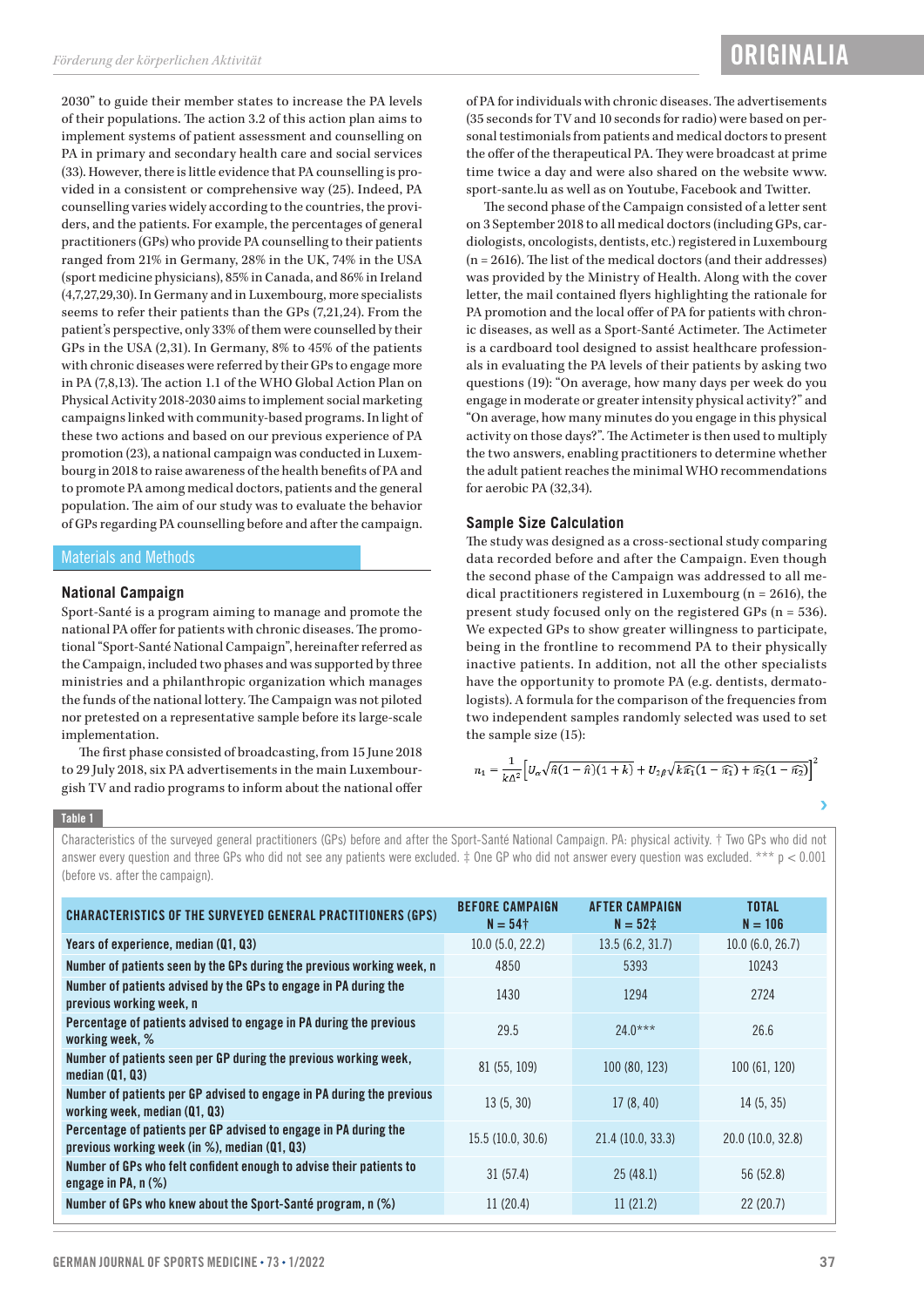# **ORIGINAL**

We used k=1, U<sub>α</sub>=1.96, U<sub>β</sub>=0.84, π = π1=0.32 and π2= 0.57 and Δ= 0.20, where U<sub>a</sub> was the U-value with an  $\alpha$  risk of first species set at 5%,  $U_{\beta}$  was the U-value with the power of the test set at 80%, π1 was the percentage of patients referred by their GPs in the literature (2), π2 was the hypothetical expected percentage of patients referred by their GPs after the Campaign, and Δ was the minimal difference we would like to detect before and after the Campaign. According to this sample size calculation, 87 GPs were needed to participate before and after the Campaign. Based on a pilot feasibility study we ran in early April 2018, we found that only three out 15 GPs answered our questionnaire, a response rate that would require an a priori target sample size of 435 to reach out for. This aim turned out impossible to achieve given our limited resources, which is why we eventually aimed to obtain answers from at least 50 GPs before and after the Campaign to observe related trends in our main outcome of interest.

### **Questionnaires and Data Collection**

The complete list of 536 GPs registered in Luxembourg was extracted from the website of the national health agency, including their phone numbers. Before the Campaign (from 23 April to 2 May 2018), 125 GPs were randomly selected from this list using a simple random sampling without replacement design and contacted by phone by three investigators (two research assistants and a postdoctoral researcher) to participate in a pragmatic structured interview. At least three and up to five phone calls were programmed to reach each GP. The recorded answers were strictly anonymized. The GPs were asked to answer six questions, as developed by the research team of the Sports Medicine Research Laboratory of the Luxembourg Institute of Health: 01.How many years have you been in GP practice?

02.How many patients did you see in the previous working week?

03.How many patients did you advise to engage in PA in the previous working week?

04.Do you feel confident to advise your patients to engage in PA? 05.Have you heard about the Sport-Santé program?

06.Do you have any suggestions to better guide patients to engage in PA?

After the Campaign (from 8 October to 16 October 2018), 126 GPs were again randomly selected from the 536 registered GPs using the same sampling design and contacted by phone by three investigators (a GP student, a research assistant, and a postdoctoral researcher). Theoretically, several GPs could have been invited to participate both before and after the Campaign. They were asked to answer to the same six questions plus seven additional questions concerning the Campaign:

07.Did you receive the mail containing the Actimeter and the flyers?

08.Do you think that the content of the mail was useful?

- 09.Did you make use of the Actimeter during your consultations?
- 10.Have you heard about the TV Campaign?
- 11.Have you heard about the radio Campaign?
- 12.Did your patients speak about the Campaign?
- 13.Do you have any suggestions to improve the Campaign?

The number of patients seen during the previous working week (question 2) and the number of patients counselled to engage in PA (question 3) were used to compute a percentage of counselled patients, which was the main outcome of this study. GPs' responses to the open-ended questions were independently categorized by the three investigators and then matched by consensus within the four WHO policy action areas, as described in the Global Action Plan on Physical Activity 2018-2030: active societies, active environments, active people and active systems (33).

#### Table 2

Comparisons of the suggestions of the general practitioners (GPs) to better guide patients to engage in physical activity (PA) before and after the Sport-Santé National Campaign. \* p < 0.05 (before vs. after the campaign).\*\* p < 0.01 (before vs. after the campaign).\*\* p < 0.001 (before vs. after the campaign).

| <b>COMPARISONS OF THE SUGGESTIONS</b>                          | <b>BEFORE CAMPAIGN</b><br>$N = 59; N (\%)$ | <b>AFTER CAMPAIGN</b><br>$N = 53; N (\%)$ | <b>TOTAL</b><br>$N = 112; N (\%)$ |
|----------------------------------------------------------------|--------------------------------------------|-------------------------------------------|-----------------------------------|
| More active societies                                          | 19 (32.2)                                  | $28(52.8)$ *                              | 47 (42.0)                         |
| <b>More PA promotion</b>                                       | 2(3.3)                                     | 2(3.7)                                    | 4(3.5)                            |
| More communication materials                                   | 11(18.6)                                   | 15(28.3)                                  | 27(24.1)                          |
| More factsheets with specific exercises                        | 0(0)                                       | 2(3.7)                                    | 2(1.7)                            |
| More training for healthcare professionals concerning PA       | 1(1.7)                                     | 6(11.3)                                   | 7(6.2)                            |
| More cooperation with PA specialists                           | 5(8.5)                                     | 3(5.7)                                    | 8(7.1)                            |
| More active environments                                       | 1(1.7)                                     | 6(11.3)                                   | 7(6.2)                            |
| Implementation of PA in daily life                             | 1(1.7)                                     | 6(11.3)                                   | 7(6.2)                            |
| More active people                                             | 26 (44.1)                                  | 31(58.4)                                  | 57(50.9)                          |
| More PA offers for individuals with chronic disease            | 8(13.6)                                    | $16(30.2)$ *                              | 24 (21.4)                         |
| <b>More PA evaluation tools</b>                                | 2(3.3)                                     | 4(7.5)                                    | 6(5.3)                            |
| <b>Implementation of PA prescription</b>                       | 2(3.3)                                     | 2(3.7)                                    | 4(3.5)                            |
| More PA counselling as a part of healthy lifestyle counselling | 3(5.1)                                     | 3(5.7)                                    | 6(5.3)                            |
| More personalized advice                                       | 4(6.8)                                     | 2(3.7)                                    | 6(5.3)                            |
| Increase the motivation of the patients                        | 7(11.9)                                    | 4(7.5)                                    | 11(9.8)                           |
| More active systems                                            | 1(1.7)                                     | $12 (22.6)***$                            | 13(11.6)                          |
| <b>More PA reimbursement</b>                                   | 1(1.7)                                     | 1(1.9)                                    | 2(1.8)                            |
| More time for PA counselling                                   | 0(0)                                       | $11 (20.7)$ ***                           | 11(9.8)                           |
| <b>No suggestion</b>                                           | 18(30.5)                                   | $6(11.3)$ **                              | 24 (21.4)                         |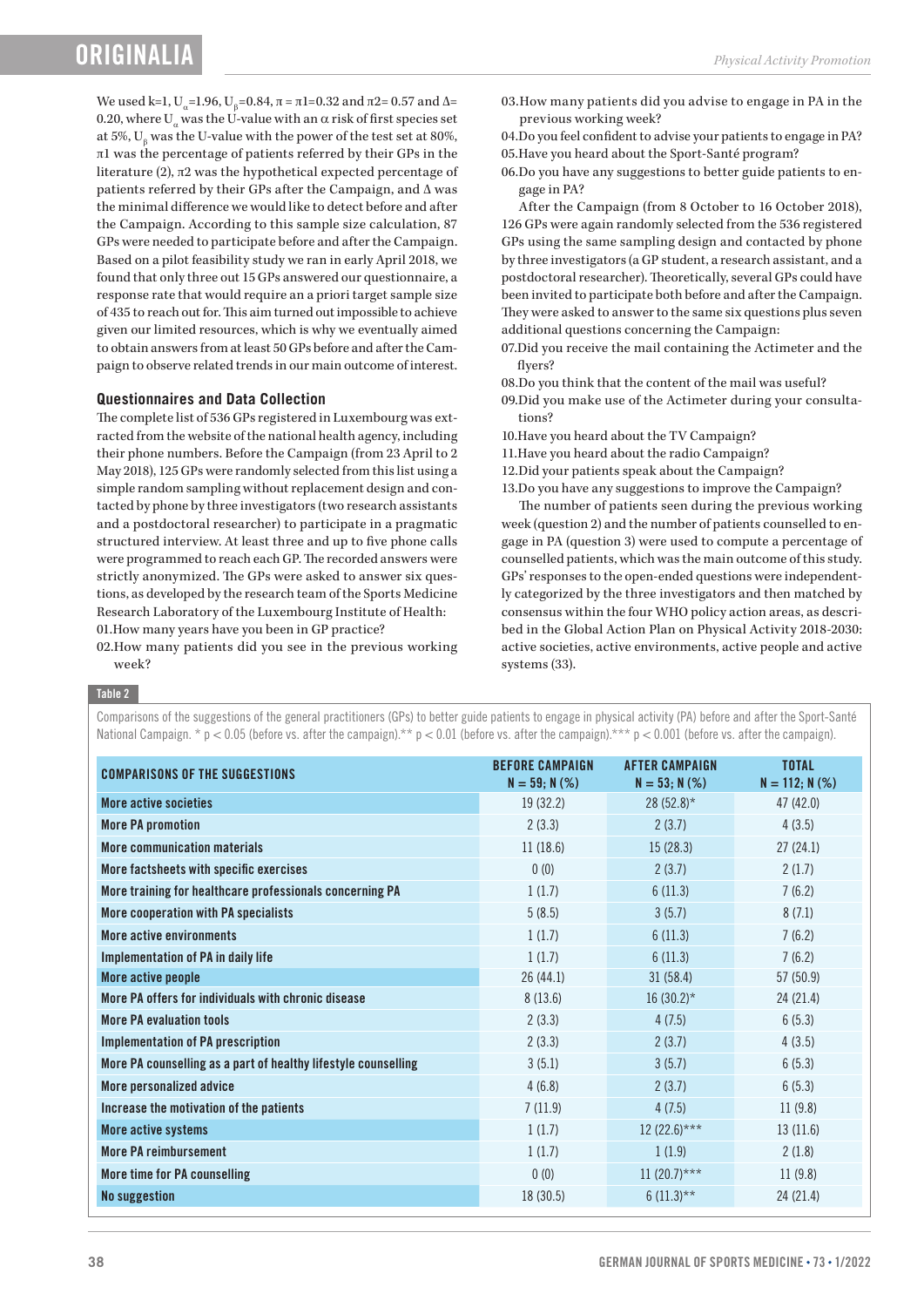### **Statistical Analysis**

Qualitative variables were expressed as number (n) and percentage (%) and compared using  $x^2$  tests or Fisher's Exact Tests. Quantitative variables were expressed as median, first quartile (Q1) and third quartile (Q3). Comparisons between the two phases of the intervention (before and after the Campaign) were produced using non-parametric Mann-Whitney tests (U, independent group comparison test) on account of the non-normality of the data distribution, which was tested with the Shapiro-Wilk test (the log-transformation failed to normalize the data). A 0.05 p-level of significance was set for the analyses. Statistical analyses were performed using SPSS Statistics (version 25).

### **Results**

Before the Campaign (from 23 April to 2 May 2018), 125 GPs were contacted by phone and 59 agreed to participate in the structured interview (participation rate = 47.2%). After the Campaign (from 8 October to 16 October 2018), 126 GPs were contacted and 53 agreed to take part in the interview (participation rate = 42.1%). Due to the relatively small number of GPs working in Luxembourg ( $n = 536$ ) and to the sampling design, 24 GPs were randomly selected to participate to the study before and after the Campaign but only four of them answered twice. Lack of interest and lack of time were the most frequent reasons for refusing to participate (Figure 1). The median practical experience was 10 years (interquartile range: 20.7) (Table 1).

Overall, GPs had counselled PA to 26.6% of their patients (2724 patients counselled from a total of 10243 patients) (Table 1) but the overall percentage of counselled patients per GP was lower (median = 20.0%), highlighting that most patients were referred by only a few GPs who might have been particularly sensitive to the issue. Fewer patients were advised to engage in PA after (24.0%) than before the Campaign (29.5%) ( $x^2 = 39.40$ , p < 0.001). In addition, the percentage of GPs who felt confident enough to advise their patients about PA was not significantly different before and after the Campaign, the overall percentage being 52.8%. Only 20.7% of the GPs knew about the Sport-Santé program and the Campaign did not change this percentage (Ta $ble<sub>1</sub>$ .

Only 55.8% of the GPs surveyed after the Campaign (n = 29) said they received the promotional mail (the return rate of the mails was  $0.3\%$ ). Only  $3.8\%$  (n = 2) of the GPs declared having used the Actimeter with their patients, but  $32.7\%$  (n = 17) still considered the information provided was useful. The advertisement clips were watched by 7.7% of the GPs  $(n = 4)$  on TV and heard by  $11.5\%$  (n = 6) on the radio.

The results of the open-ended question concerning GPs' suggestions as to how to improve patients' engagement in PA are presented in Table 2. More GPs surveyed after the Campaign expressed a preference for a more active society, with more communication materials and a reinforcement of the training on PA in both undergraduate and postgraduate medical curricula (52.8% vs. 32.2% before the Campaign;  $x^2 = 4.88$ , p = 0.027). Within the active people category, more GPs surveyed after the Campaign suggested an increased offer of PA for individuals with chronic diseases (30.2% vs.  $13.6\%$ ;  $x^2 = 3.85$ , p = 0.049). Finally, within the active systems category, more GPs surveyed after the Campaign expressed the wish to have more time to advise their patients about PA (20.7% vs. 0.0%; p < 0.001).

# After the campaign:  $126$ randomly selected GP:

**ORIGINALIA** 



### **Discussion**

Although the GPs frequently engage with the patients who most need PA and are well accepted as providers of lifestyle advice and information (25), they advised, on average, only 26.6% of their patients to become more active. In addition, the Campaign failed to improve this percentage. Even more surprising, a lower PA counselling rate was observed after the Campaign. While a negative causal impact of the Campaign cannot be ruled out, this result may be explained by a seasonal effect. For example, twofold more consultations for acute respiratory illnesses were observed in October than in May 2018 (17). Therefore, GPs may not have had the opportunity to recommend PA after the Campaign as the patients seen may have differed between May and October, and PA may not be recommended for everyone at any time. Moreover, the Campaign failed to modify GPs' confidence for PA counselling and GPs' awareness of the Sport-Santé program (21%), although more than half recalled having received the Campaign mail. We could assume that GPs did not connect the content of the mail to the Sport-Santé program, which may be reflective of the GPs' lack of interest and/or a suboptimal illustration of the mail content. In addition, the effect of the Campaign may also be limited as it was not promoting an important change, such as a significant increase in the PA offer for the patients, the implementation of a PA referral scheme, or the creation of a new training for the GPs. However we observed in a separate analysis a transient increase in the number of visitors of the Sport-Santé website (which was promoted by the Campaign) and the participants to the phase III cardiac rehabilitation after both phases of the Campaign (22). We may speculate that the content of the Campaign (e.g. flyers) may have been used by the GPs who were already inclined to promote PA, possibly contributing to increase the visibility of the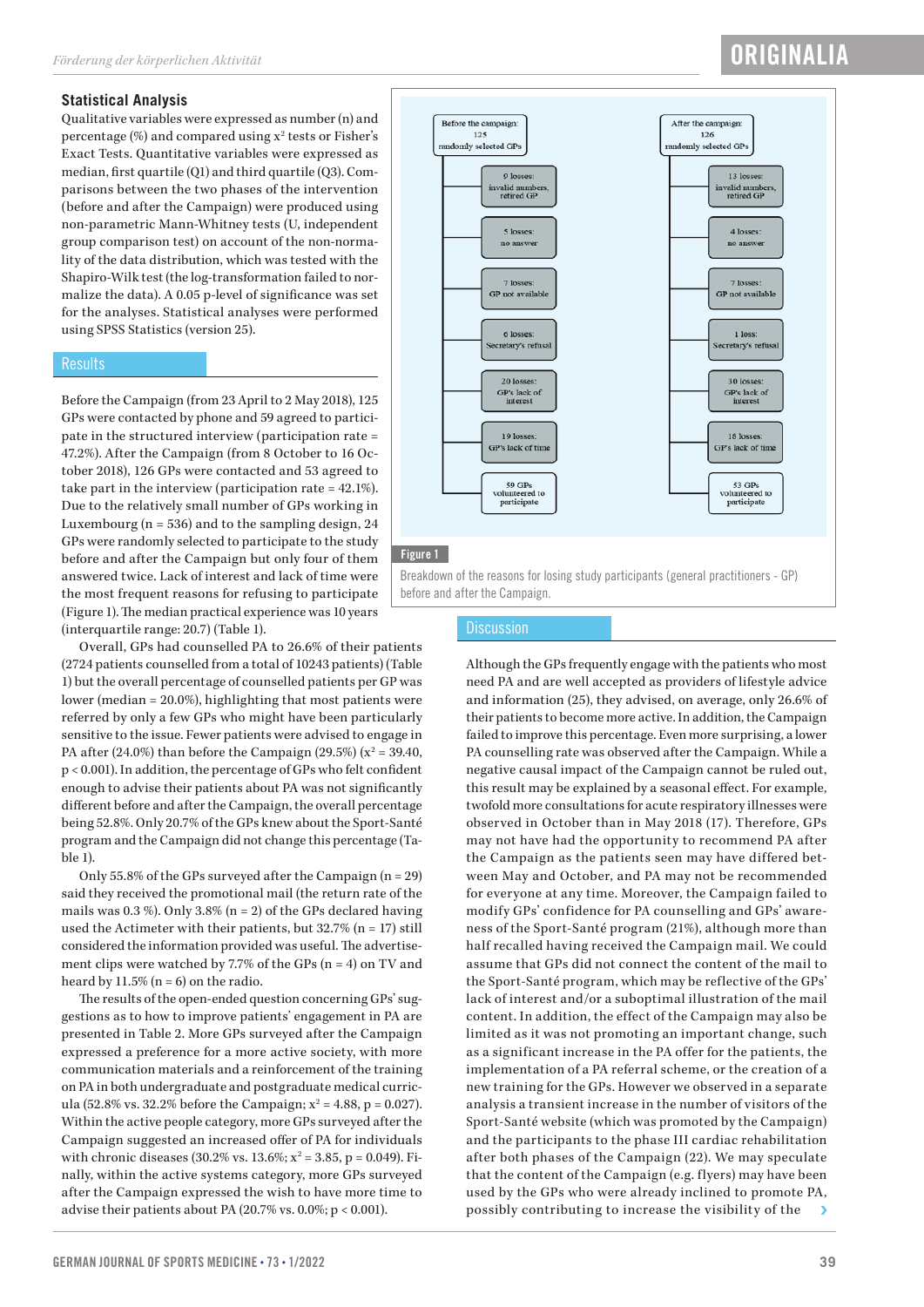Sport-Santé program and motivating some patients to attend the classes of the therapeutic PA.

A greater number of GPs surveyed after the Campaign were in favor of more time for PA counselling, a greater PA offer for the patients, and promotion for a more active society, including more communication materials and a reinforcement of the training on PA in both undergraduate and postgraduate medical curricula. The average duration of a GP's consultation is less than 10 minutes (5,14), whereas the consultation duration with other specialists, such as a cardiologist, is approximately 30 minutes (11). It may explain why patients with chronic diseases are more often referred to participate to the PA offer of the Sport-Santé program by their specialists and physiotherapists than their GPs (21,24). Longer consultation times might be more adapted for lifestyle counselling, and increased duration of GP consultations must therefore be encouraged and financially supported by the community. Interestingly, the PA prescription, which is not yet implemented in Luxembourg (20), was not often spontaneously suggested by the GPs (3.5%) to better guide patients in PA. The GPs suggested to increase the PA offer for the patients and to improve its promotion. Furthermore, training on PA counselling is essential, since it is directly related to the number of PA consultations provided by healthcare professionals (16). PA counselling should thus be already implemented and evaluated in the medical curriculum (9,10), which is not yet consistently done in the main countries (Belgium, France, Germany and Luxembourg) where the GPs registered in Luxembourg are trained. Moreover, dedicated workshops should be organized as they contribute to increase the GPs' knowledge, confidence, and PA counselling behaviors (6). Finally, GPs' habits regarding their own PA practice could be another barrier/facilitator (which was not raised in our study) that should not be neglected, as it is well known to influence PA counselling practices (26).

Our study is not without limitations. Due to the sampling design, four GPs participated in the study before and after the Campaign, which may have led to a small bias, either masking or exacerbating the differences before and after the Campaign. Another sampling method should have been used to avoid the participation of the same GPs before and after the Campaign. Moreover, there was a high refusal rate for our survey and thus a high risk of bias, which could mislead the interpretation of the results. The method (phone calls and open-ended questions) could have induced an investigator bias, as we did not record the conversation and no precise verbatim record was made. In addition, the Campaign focused on patients with chronic diseases whereas we investigated GPs' PA counselling behavior with all patients.

In conclusion, based on the present data, the Sport-Santé National Campaign failed to increase the number of patients counselled by their GPs to be more active. It also failed to increase knowledge of the Sport-Santé program among the GPs, highlighting the difficulty in motivating change in GPs. The PA counselling rate (26.6%) and its barriers observed in Luxembourg are like those observed in other countries. These barriers should be addressed before the implementation of new awareness campaigns targeting healthcare professionals.

### Acknowledgements

The authors would like to thank the Œuvre Nationale de Secours Grande-Duchesse Charlotte and the Ministry of Social Security, the Ministry of Sport, and the Ministry of Health of the Grand-Duchy of Luxembourg for their support in the Sport-Santé National Campaign. The authors would like to thank to Ms Hélène Agostinis and Ms Julia Ledien from the Luxembourg Institute of Health who contributed to the study design and the data collection. The authors would like to thank Dr Caroline Mouton from the Centre Hospitalier de Luxembourg for her valuable advice.

#### **Conflict of Interest**

*The authors have no conflict of interest.*